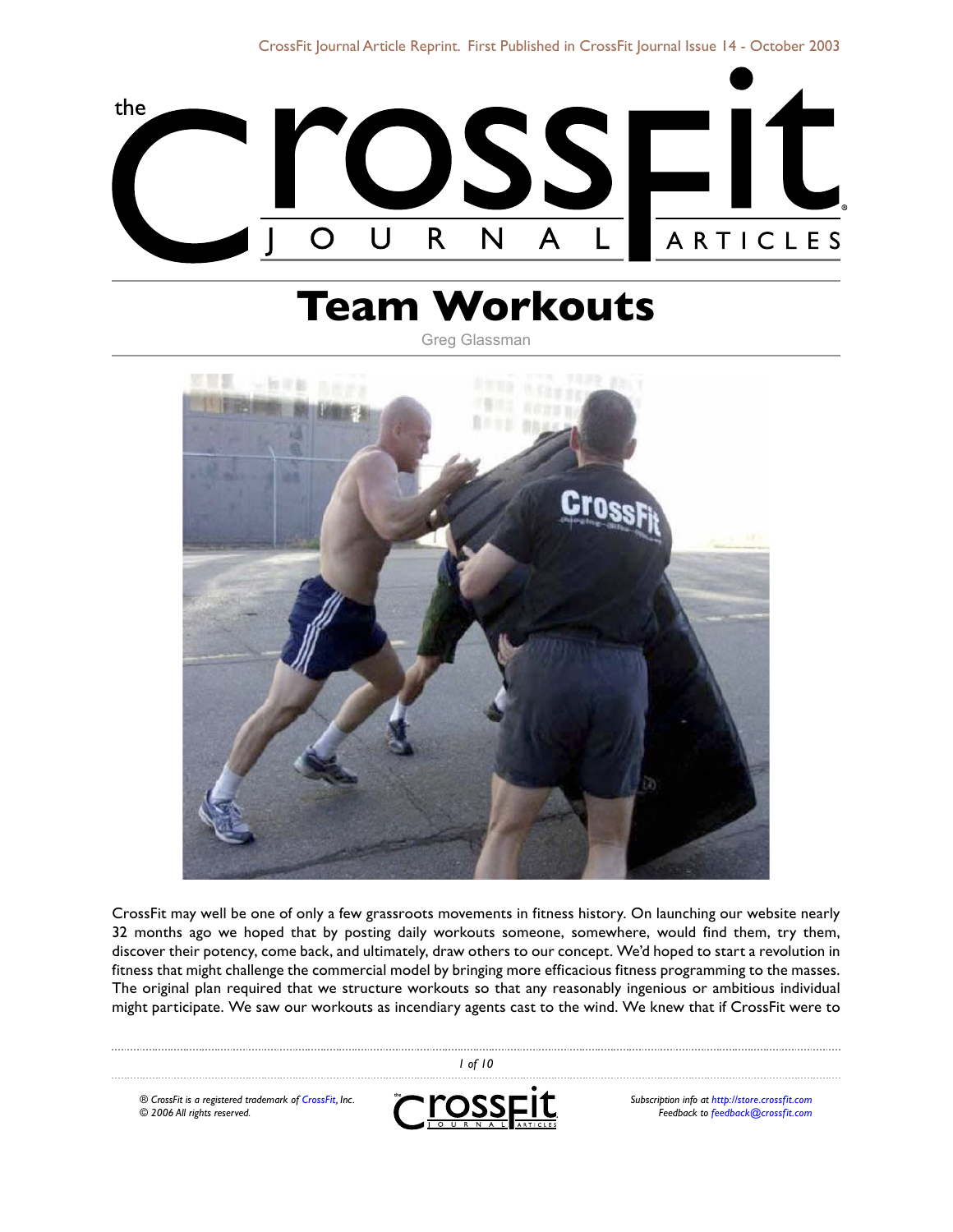catch it would happen through the work of a number of individuals spread around the world. All this being so, our focus and design has largely been on the individual and his workout, not on the team or group and their needs.

We've been successful in spreading the CrossFit concept and we now work closely with many institutional clients; military and law enforcement, sports teams, and clubs where most of our Workouts of the Day (WOD's) are not so readily applied to a team. Looking through the WOD's, you'll notice that many, if not most of them, do not lend themselves logistically to teamwork. Typically, the problem would be that to run, say, 10 individuals through a workout simultaneously might require ten rowers, ten ropes, and ten kettlebells on one day and ten sets of rings, ten squat racks, and ten glute-ham developers the next. This would be possible for a big budget institutional client that had bought into the CrossFit concept and wholly committed its resources to our model, but that is not what we are usually dealing with. (Alternately, sending one or two team members at a time through our WOD's could take several hours in some cases.) Generally, our team clients must work with their existing equipment, have limited resources for additional equipment, and cannot broach the subject of a wholesale conversion to CrossFit and repurposing their gyms with their superiors without some clearly demonstrable measure of success with our program and their current resources.

With exactly these institutional clients in mind we've developed thirty team workouts that we hope will facilitate team PT (physical training) leaders to explore and adapt the CrossFit method to their environment. We're calling this "6 weeks of CrossFit for 10" because we've packaged these thirty team workouts as a six week PT course for ten athletes.

Here are some of the criteria that guided our program design efforts:

- Accommodate a wide variance in capacities (including both male and female)
- Ultimately taxing of elite and novice athletes
- Motivate and amplify camaraderie
- Work with odd or even number of participants •
- Preserve the physiological character of CrossFit's programming
- Place modest/reasonable demands for new equipment

# **"6 Weeks of CrossFit for 10"**

#### **Daily Workouts**

- Run 5K 1 1.
- "Chelsea" 2.
- Broomstick Mile 3.
- 4. Hoover Ball
- Conga Line: Bench Press & Pull-ups 5.
- Rest 6.
- Rest 7.
- Run 5K 11 8.
- Run, Rope Climb, Ring Dip Team Races 9.
- 10. Deadlift I
- 11. Medicine Ball Throw
- 12. Two Man Squat, Pull-ups, Mile Run
- 13. Rest
- 14. Rest
- 15. Run 5K III
- 16. Run, KBS, Pull-ups Drag Races
- 17. The Clean
- 18. Tug of War
- 19. Max Pull-ups & Dips/Tabata Squats
- 20. Rest
- 21. Rest
- 22. Run 5K IV
- 23. Pressing and Jerking/Deadlift II
- 24. Squat, Run, Squat, Run, Squat
- 25. Pull-up, Push-up, Sit-up Circuit
- 26. Pushed Truck Racing
- 27. Rest
- 28. Rest
- 29. Run 5K V
- 30. The Clean & Jerk
- 31. Run, Thruster, Pull-up Circuit Races
- 32. Fallen Comrade Drills
- 33. Deadlift III
- 34. Rest
- 35. Rest
- 36. Run 5K VI
- 37. The Snatch
- 38. Run, Thruster, Pull-up Drag Races
- 39. Tire Flip Races
- 40. Conga Line: Rope Climb & Ring Dip

*® CrossFit is a registered trademark of [CrossFit,](http://www.crossfit.com) Inc. © 2006 All rights reserved.*



 *of 10*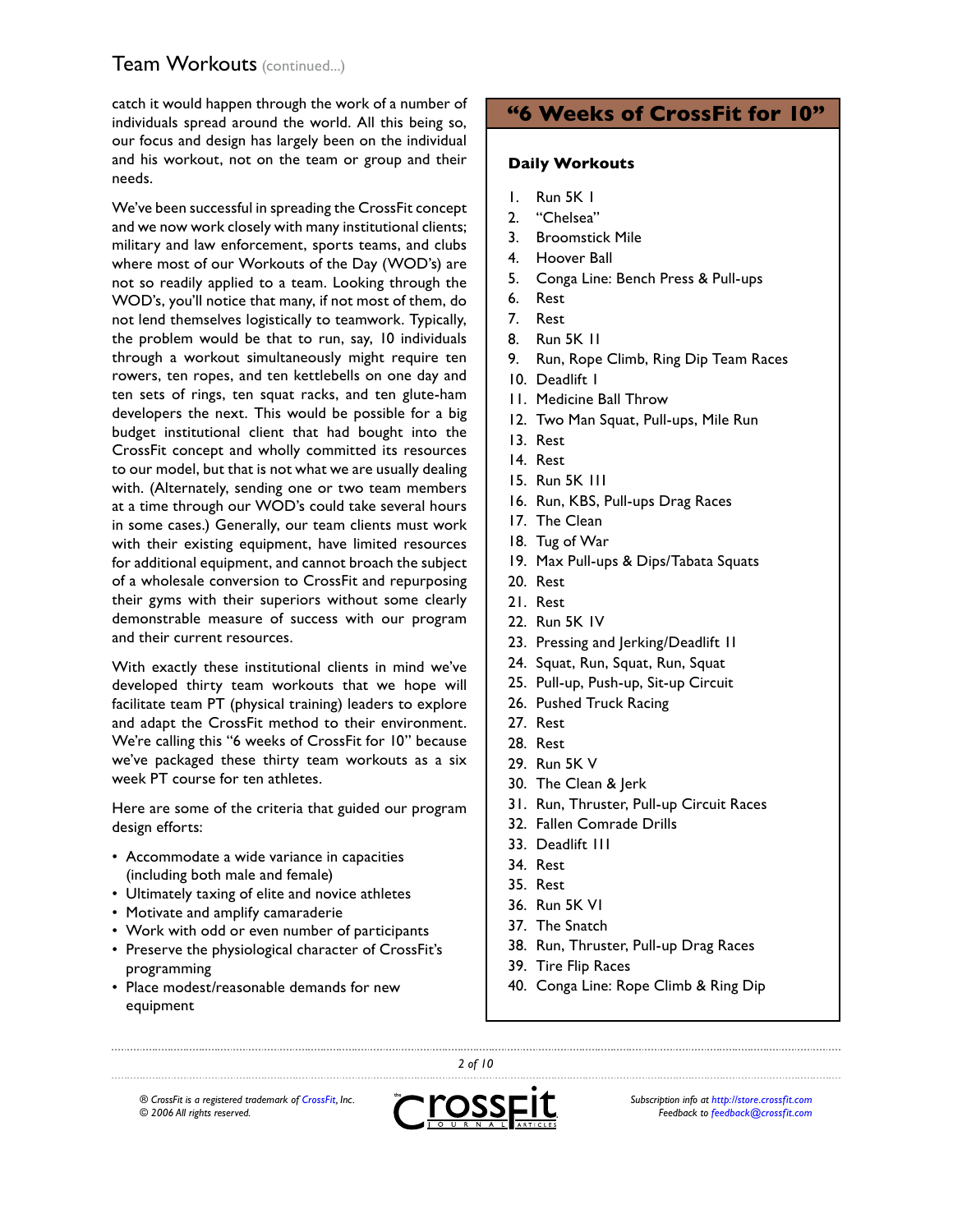- Inspire creative programming in PT Directors and Leaders
- Rely on largely low skill movements while simultaneously developing more complicated movements
- Design workouts that could be done outside
- Develop a program that would ready athletes and their instructors for more sophisticated programming and development
- Create a program that would motivate continued exploration of fitness after graduation
- Provide an exposure that would guarantee that athletes be able to follow the WOD by course end
- Design a 6 week course that ambitious, experienced, PT instructors could be trained to teach confidently during a three day course and a couple of weeks of preparation

When the team workouts are well constructed the physiological effect is equal to the individual workouts, but the magic created by the dynamics of teamwork and competition has no equivalent in the solo effort. The chief obstacles to team workouts are logistical – problems of structure, planning, timing, and equipment – and they can readily be overcome.

Our group workouts have been so fun and successful that most of our individual clients have asked to be placed in one of our groups. The team workout is increasingly dominating our local clinical practice.

Like the program listed here, we typically work with teams of ten. Many of our workouts (and many of those presented here) are built around a competition of two five-man teams. For these workouts we split the crew between our two best athletes who serve as team captains. Our team leaders have been groomed and selected for their instinctive nurturing manner and team spirit. The enormous benefit of elite athletes genuinely applauding and celebrating the achievements of lesser athletes has to be witnessed to be fully appreciated.

A chalkboard or white board is an indispensable tool to motivating these team workouts. Results from all but one of the 30 workouts featured in this issue can be perfectly quantified. It has been our observation that "throwing numbers on the board" creates a climate where everyone gives their all.

We've built this program on a five days on, two days off regimen. For much of the world the workweek runs Monday through Friday. We're not going to change that.

## **Equipment List**

- 2 Olympic Bars
- 5 sets of 40 lb. Dumbells •
- Rubber composition plates
	- 4-10 lb. pair -
	- 4-25 lb. pair -
	- 4-45 lb. pair -
- Pull-up/Dip Station
- 2 Large TruckTires
- 10 Dowels
- Vulcan Racks •
- Pillars of Power
- Bench
- 25 ft Rope Climb
- 2-20 lb. Medicine Balls
- I-8 lb. Medicine Ball
- Rings
- 10 inch box
- I Truck
- 2-1 I/2 pood Kettlebells



The specifics of load and reps, sets and rest, are but a suggestion based on our experiences. We've designed these workouts with the physical capacities of several large metropolitan SWAT Teams with which we've worked in mind. Some of the workouts may have to be tempered a bit to accommodate regional police academies or departments.

*® CrossFit is a registered trademark of [CrossFit,](http://www.crossfit.com) Inc. © 2006 All rights reserved.*



 *of 10*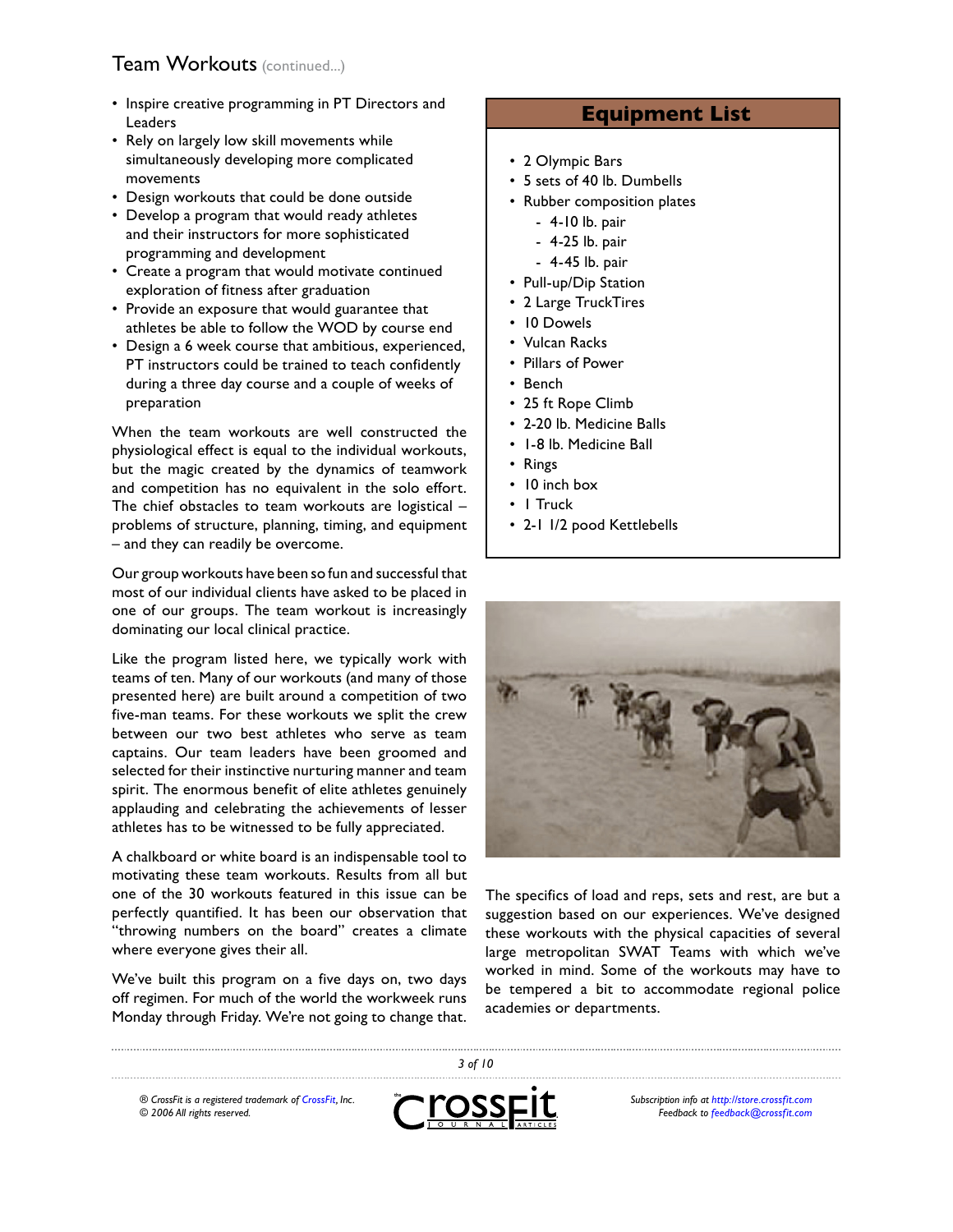#### **Week 1**

**Run 5K 1:** (a 5K is 3.1 miles.) We're looking for a baseline on a distance that is overvalued by most but nonetheless important. Mass start the team and capture their times to completion. Warm-up with fifteen minutes of stretching before starting.

This can be run on a track, but urban and cross-country options are better. We favor an "urban 5K" brimming with natural and unnatural obstacles.

Compute the differences in times between each placing (difference between 1st and 2nd, difference between 2nd and 3rd, etc). This data will be used for handicapped start next 5K.

Each week start with a 5K run and reviewing performance trends is an essential feature of this workout. Each 5K workout will include "stick work" (see Day 3), trunk work, other calisthenic movement, and stretching.

**Chelsea:** Five pull-ups, 10 push-ups, and 15 squats repeated every minute on the minute for 30 minutes. Set up near the pull-up bars and start the watch.

This is a benchmark CrossFit WOD (Workout of the Day). Chelsea is easy on the legs and hell on the upper body. The metabolic ("cardiovascular") demands are stunning.

This is a high volume pull-up workout and that's abundantly clear the following day. Chelsea is a "pull-up potentiator" and CrossFit is "pull-upcentric".

Use a tri-watch and set it for one minute in countdown mode. Give a "15 seconds" call before each round ends.

This workout may introduce the squat for many. Insist on perfect technique. The more you nitpick the greater your positive long term impact will be on these athletes lives. See the article on "The Squat" in the CrossFit Journal

Most athletes will find staying on course for thirty minutes impossible. Instruct the athletes to keep going once they get behind and to note the number of rounds completed on time and the number of rounds completed after falling behind. Chelsea is scored as "the number of rounds completed within the prescribed minute"/" the additional rounds completed up to 30 minutes". E.G., a score of "12/9" indicates that one round a minute was

completed for twelve minutes and during the thirteenth minute the athlete fell behind but then completed 9 more rounds in those remaining 18 minutes. The first number determines ranking and the second number only further separates ranking of those with identical first numbers.

Establish a zero tolerance policy on bad technique. We allow kipping and kicking on pull-ups (it's highly functional) but require Adam's Apple to bar and FULL extension at bottom. Squats go to below parallel and rise to full hip and leg extension. Push-ups are rigid body.

We don't want to belabor the importance or standards with each of the following workouts. Suffice it to say that cheating range of motion is completely unacceptable.

See the article in CrossFit Journal September 2003, "Benchmark Workouts" to learn more about "Chelsea" and other important workouts.

**Broomstick Mile:** 25 Back squats, 25 Front Squats, 25 Overhead Squats, Run 400 meters, 25 Shoulder Press, 25 Push Press, 25 Push-Jerk, Run 400 meters, 50 Squat Cleans, Run 400 meters, 50 Snatches, Run 400 meters.

All of this work, except for the runs, is done with a one inch by 6-foot dowel. The moves are done in synchrony and the run is kept to the pace of the slowest runner. Everyone stays together for every rep.

This workout introduces critical, functional movements of unrivaled impact. Introducing these essential movements under near zero loads places enormous demands on accuracy, coordination, balance, and flexibility that are all to often brand new to the athlete. The skills developed with these stick exercises pave the way for safe and super efficacious participation in the most important training stimuli known, weightlifting. Not the junk of bodybuilding but the real stuff.

PT shouldn't be the only aspect of training that is skilless. We require of teams enormous skill, but all too often think that PT is somehow more effective if built on low skill elements.

Take time to introduce each of the movements and don't start the race until nearly everyone can perform a

*® CrossFit is a registered trademark of [CrossFit,](http://www.crossfit.com) Inc. © 2006 All rights reserved.*



 *of 10*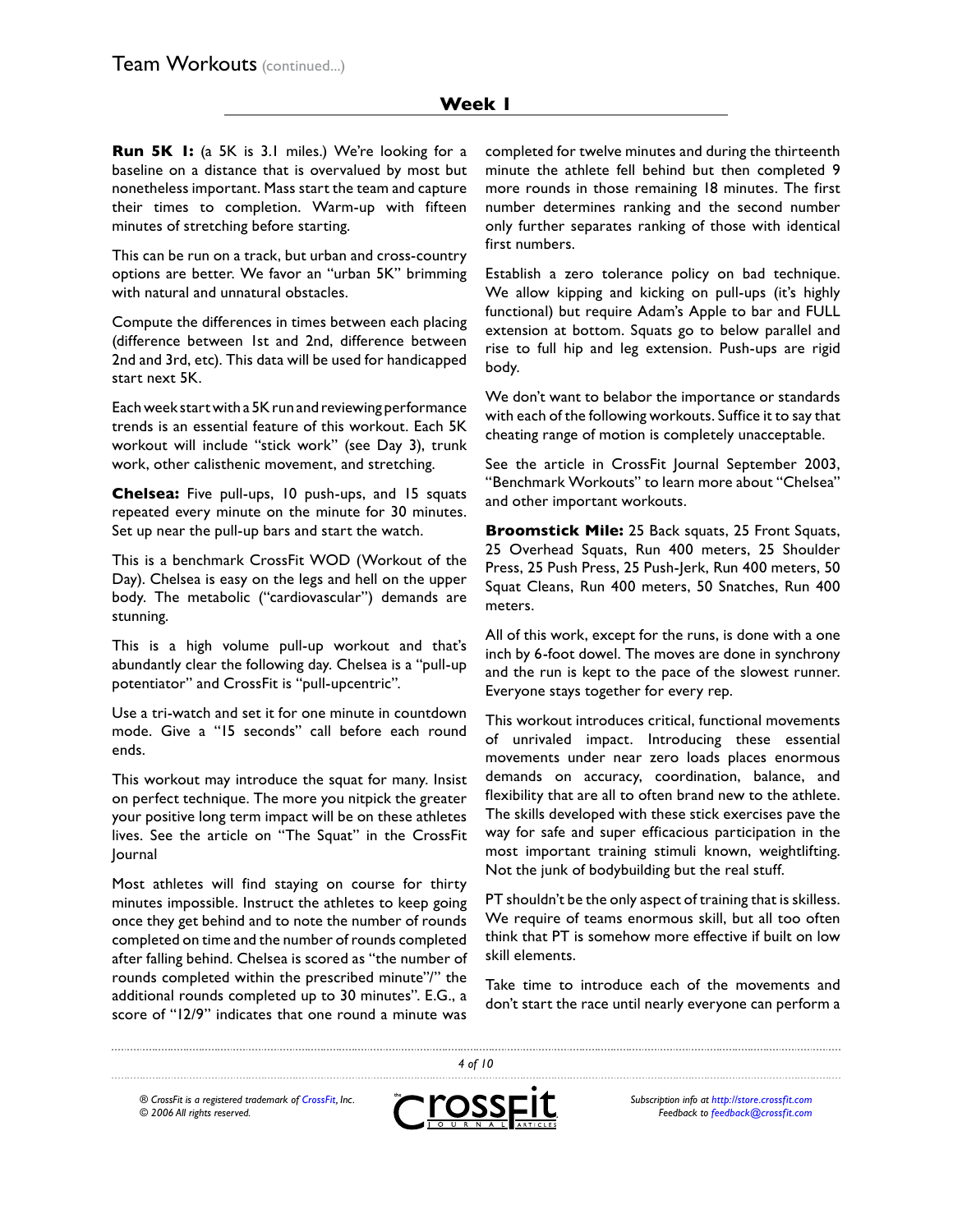reasonable approximation of the movements. Introducing and practicing the movements will likely take 20-30 minutes.

On completion, rank the athletes by quality of movement and identify two weightlifting team leaders one lightweight and one heavyweight by this ranking.



**Hoover Ball:** Hoover Ball is essentially volleyball with a medicine ball. We've played under official and unofficial rules. It was most fun and the hardest work without rules. Set up a net or rope at 8 feet.

Our favorite version allows any method of throwing, unlimited passing, and no strictures on combinations of running and passing or throwing. The ball has to be thrown so as to clear the 8 foot net or rope and must either be caught or allowed to go out of bounds by the receiving side. A team earns a point by someone touching and not catching the ball on the opposite side or by letting a thrown ball land out of bound on its side.

The most demanding games seem to come from two man teams and an eight-pound Dynamax Medicine-ball. Create five teams of approximately equal combined body weight. Rotate teams to replace losing teams in 13point games. Whichever playing team grabs the ball first can serve after a point has been scored.

Play for 60 minutes. Rank teams by numbers of wins.

See the article in CrossFit Journal February 2003, "Hoover Ball" to learn more about the game.

**Conga Line:** Bench Press & Pull-ups: Set-up a bench, rack and bar near the pull-up bar. Line up the team and send the first athlete in to do as many reps of bench as possible without racking or resting on the chest and then immediately, but without running or rushing, he goes to the pull-up bar and performs a max set of pull-ups. As the first athlete completes his last bench press rep the second athlete readies to take his place. On finishing both his bench and pull-up reps the athlete goes back to the end of the line. The bench is never open for more than a few seconds and no one begins his pull-ups until the athlete ahead of him drops from the bar.

Depending on the experiences and physical size of the group members you'll try initially 95, 135, or 185 pounds for the bench press. You've selected the right weight when the team's totals for pull-ups and bench press are equal. Five rounds are plenty of work.

#### **Week 2**

**Run 5K II:** This time start the athletes in reverse order of their finishing last week. Separate their starts by the differences you recorded last week. If the athletes run the same as last week they will come in dead even. We've handicapped the runners and the benefits are interesting. This time the ranking of the runners indicates their relative improvement from the week before.

Capture finishing times and recalculate each athlete's raw time by subtracting his start times.

Share the data with the athletes. Do your homework ahead of time. Simple presentations made with Excel, showing improvements in times and changes in handicap, are strong motivational tools.

Before and after the run presents a great place to practice lifting movements or "stick work". front squat, back squat, overhead squat, shoulder press, push press, push jerk, deadlift, squat clean, and the snatch need to be regularly included in warm-ups.

The 5K workouts are the obvious place to preview the coming week's work. Introduce the ladder warm-up of pull-up, push-up, squat, and sit-up: one of each, two of each, three of each, until failure, and then count back down to one.

**Run, Rope Climb, Ring Dip Team Races:** Set up rings near a 25" rope. Two teams, of five each, head out together on 800-meter run. One team will return

*® CrossFit is a registered trademark of [CrossFit,](http://www.crossfit.com) Inc. © 2006 All rights reserved.*



 *of 10*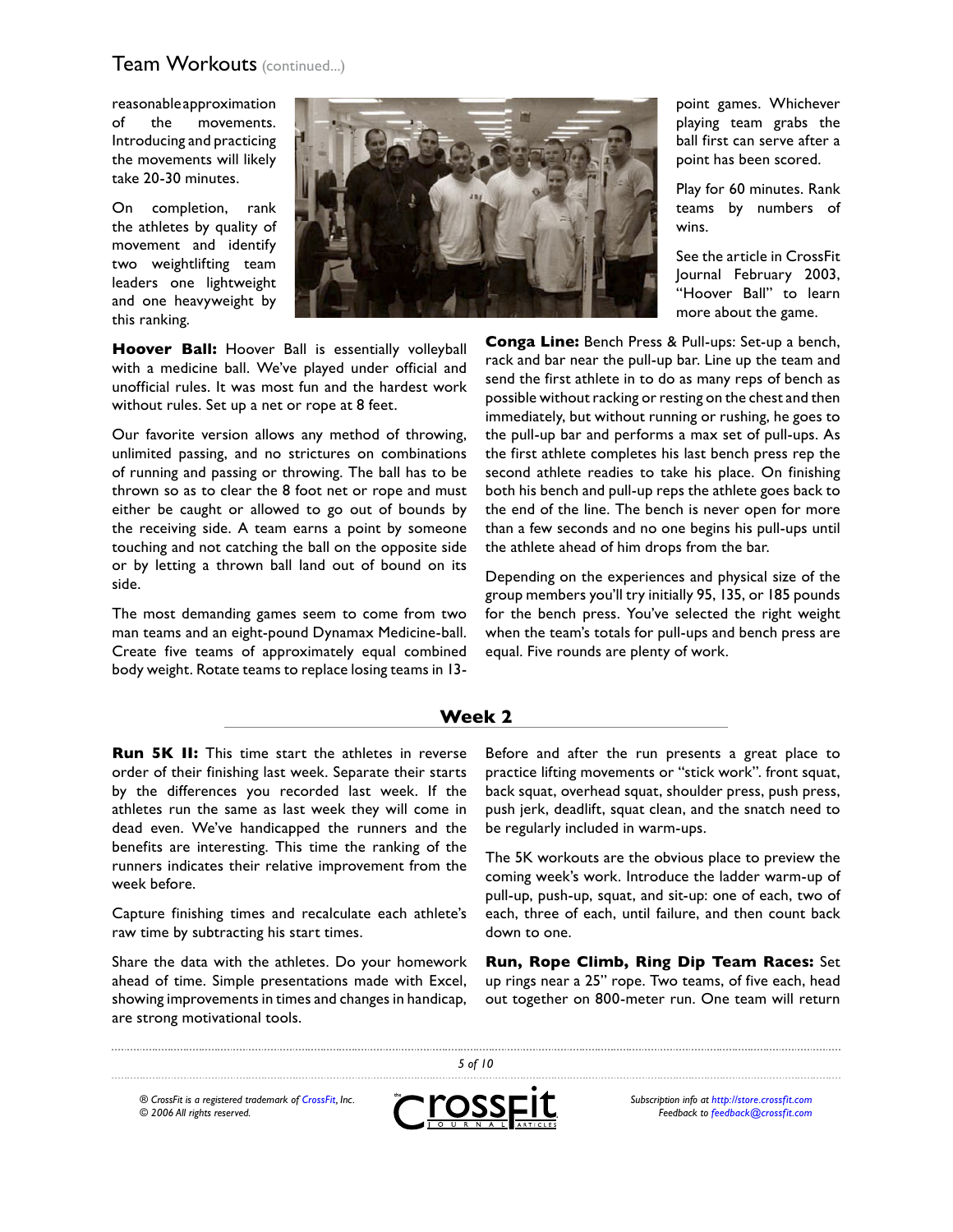to the rope climb and the other team will return to the rings. The team at the rope needs 10 ascents and the team at the rings needs to complete 100 ring dips. The team that completes their assigned task first wins the round.

As each competitor comes in from the run he can make only one contribution to his teams totals, i.e., he can make only one ascent on the rope or only one set of dips on the rings. Not until all five team members have returned from the run can climbers or dippers make additional contributions to their teams' totals.

The athletes rotate at the rope and rings in the exact order in which they returned from the run until 10 ascents or 100 dips are reached ending the round. Every athlete that fails to ascent on his turn at the rope adds two to the number of ascents required of the team for completion of that round. Each athlete that cannot contribute any dips at his turn adds ten to the number of dips required of the team for completion of that round.

The first team to complete its assignment wins the round and can start out for the run, signaling the second round, or wait for the opposing team to complete its assignment.

The competition continues for 30 minutes. At thirty minutes the closest team to their dip or rope climb requirements (100 vs. 10) wins the uncompleted round. The team winning the most rounds wins the day.

**Deadlift I:** Form two teams of five athletes each. Warm-up and practice the deadlift with broomsticks until everyone's is pretty. Each team will roll each athlete through a 5 rep round at 65 pounds. After checking to see that everyone has excellent form at 65 pounds, run both teams through 3 reps at 95 pounds.

Assuming that everyone is still looking good, set up both teams' bars with 135 pounds. Athletes will come to the bar one at a time and perform ten reps rotating through until each athlete has completed 5 sets of 10 reps each. Nothing other than perfect form can be tolerated. Painstaking attention to technique will be amply rewarded for years. If it takes 30 minutes to get everyone's form right, that's O.K.

If someone has intractably bad technique they need to be segregated and sent back to the broomstick, then 65 pounds, and then 95 pounds with absolutely great technique before being "rehabilitated" and allowed to return to their team.

See the article in the CrossFit Journal August 2003, "The Deadlift", to lean more on standards, technique, and the importance of the deadlift.

**Medicine-ball Throw:** This competition is performed with a twentypound Dynamax Medicine-ball. Two teams of five each line up on a field of at least 100 yards length. Fifteen races are held alternating the races between "least throws to goal" and "first to goal". In the "least throws" competition, a team member throws the ball downfield, and a second picks it up at the spot of landing and throws it again downfield where a third team member throws to a fourth. Each player moves downfield to the forward most position after throwing the ball. No changing of the order or skipping of turn is allowed.

Winning the "least throws" race is done by throwing the ball across the goal line in the least number of throws. In the case of a tie, the first team to put the ball across the line wins.

The "first to goal" race is performed in identical fashion except that the win comes from getting the ball across the line before the other team. In the case of a tie, the fewest throws wins.

There is no attempt made to catch the medicine ball and it is always spotted from the point of landing not the point to which it rolls. No more than thirty seconds can be taken between each of the fifteen races. When one team gets its ball across the goal the losing team must collect its ball and run to the finish line. The finish line becomes the next race's starting line – within 30 seconds the race is on again.

**Two Man: Squat, Pull-up, and Run:** Five two man teams compete against one another. On starting, each competitor completes 160 squats, then each team must complete a total of 100 pull-ups with each member contributing fifty "two-man pull-ups". The two-man pullup has one man assisting with a squat like push-press, pushing his teammate by the ribs or butt. The contact from the assisting team member must be at the hands and fingers only. Teammates will alternate between pulling and assisting until the duo has 100 reps from 50 each. After a team completes the 100 pull-ups both members complete a mile run. The clock stops for each team as the second member crosses the

*® CrossFit is a registered trademark of [CrossFit,](http://www.crossfit.com) Inc. © 2006 All rights reserved.*



 *of 10*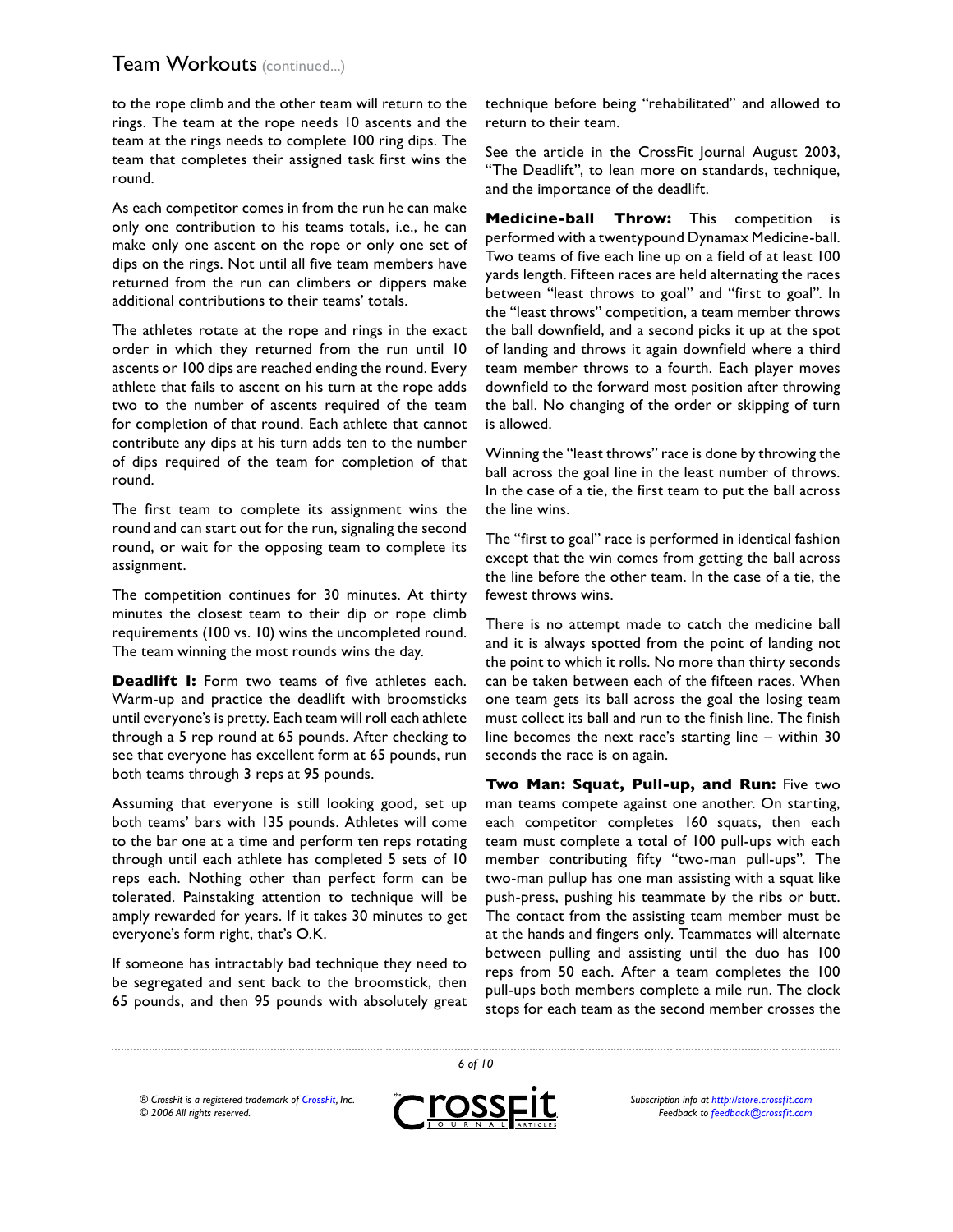finish line. Teams rank by time to completion of all squats, pull-ups, and the mile.

The two-man pull-up is a classical bit of functionality and between the assisting and pulling uses all major muscle groups. Combined with high speed squatting and the mile run this workout is extremely demanding.

# **Two-Man Pull-up: Technique**

"The two-man pull-up has one man assisting with a squat like pushpress, pushing his teammate by the ribs or butt. The contact from the assisting team member must be at the hands and fingers only."



#### **Week 3**

**Run 5K III:** On this third 5K we return to the mass start. Record times and compute differences for handicapped start next week.

Again, more sophisticated warm-ups, trunk exercises, and stick work would be well advised today.

Spend 20 minutes or so practicing the clean with the stick. The Clean comes up Wednesday of this week.

**Run, KBS, Pull-ups Drag Races:** This workout is comprised of two separate races. Each member of two fiveman teams will get to compete against another athlete from an opposing team in each race and collect time for both races. The first race is an 800-meter run, 50 Kettlebell swings with the 50-pound (1 ½ pood) Kettlebell, and thirty pull-ups all for time. The second race is a 400-meter run, 35 swings of the Kettlebell, and 20 pull-ups.

Start the first pair of athletes and watch their progress in order to decide when to start subsequent pairs. Congestion at the kettlebells could ruin the timing scheme. On the last pair's completion of the first race, begin the second, shorter race with the same ordering of athletes.

This workout is a stew of mixed modalities, metabolic pathways, and lactic acid. This workout is an excellent introduction to its nasty older brothers: Run, Dumbbell Thruster, Pull-ups, Drag and Circuit Races!

Your athletes will need to be reminded that they are not necessarily expected to complete all 30 pull-ups or even all 50 Kettlebell swings in a single set. This is a great feature of this workout because survival is often dependent on skilled management of work & rest intervals and this is a great workout on which to hone that skill.

**The Clean:** After an extended warmup and stick practice, form two teams of five athletes each. Each athlete will hang squat clean 65 pounds 30 times and then 20 times and then 10 times.

The athletes should endeavor not to stop during their sets and should under no discomfort set the bar down.

Drive the point home that this work is being done with the hips and not the arms. Pop the hips, shrug, and dive! No power cleans.

The clean, like the deadlift and squat, deserves a

*® CrossFit is a registered trademark of [CrossFit,](http://www.crossfit.com) Inc. © 2006 All rights reserved.*



 *of 10*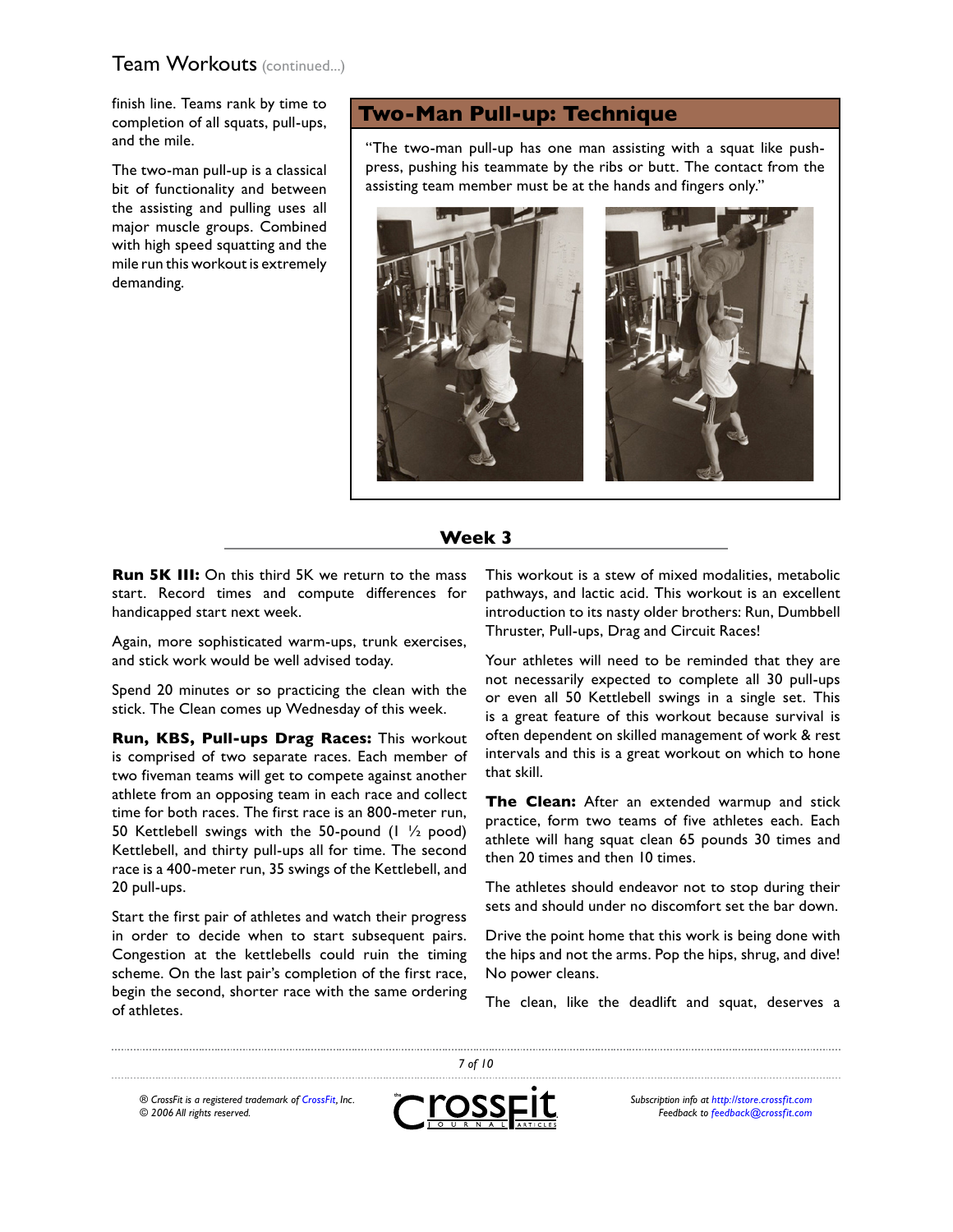protracted introduction. Athletes that don't clean are not as good as those that do; the advantages of this movement – and the squat and deadlift are enormous.

See the article in CrossFit Journal July 2003, "The Clean" to learn more on standards, technique, and the importance of the clean.

Tug-of-War: Use a 25', 1 ½", 3-ply, Manila rope (same used in rope climb) and tie a line around the rope marking the 12  $\frac{1}{2}$  ' mark (middle). Place two fiveman teams of roughly equivalent body mass and strength on each side of the rope. The tug is started with the middle mark directly above a well-defined line in the dirt. On command, both sides work to pull the entire length or rope to their side of the line in the dirt.

Record the time for the first tug and then make substitutions that you suspect would gently favor the losing side and test your estimation by reforming the teams and starting again. If your substitution was good the next tug should last longer. Don't let the athletes know what your game is and work them for 30 minutes.

Give the teams as much rest time as the previous tug lasted, giving a 1:1 work to rest ratio.

This is a primal struggle of immense functionality. The applications are endless.

Max Pull-up & Dips/Tabata Squats: Two five man teams set-up near the pull-up bar. Each team rolls all five men through for a max set of pull-ups and then through a max set of dips. Repeat this twice more until each member of each team has done three sets of pull-ups and three sets of dips. Someone from each team is always doing either pull-ups or dips. Waste no time in transitions. Each team member records his pull-up and dip count before returning to the line-up.

After the last man on both teams has finished their last dips, perform Tabata squats. The Tabata squat is squatting for 20 seconds and resting for ten. The interval is repeated for a total of 8 efforts. The Tabata squat is scored as the least number of squats in any of the eight intervals. The team's Tabata score is the average of all five team members.

Compare teams totals on pull-ups, dips and Tabata scores. Multiplying the team's Tabata score by the sum of all the teams pull-ups and dips determines a team's score for the day.

The Tabata squat is an original CrossFit application of Dr. Izumi Tabata's research on anaerobic and aerobic system's adaptations to various interval protocols.

#### **Week 4**

Run 5K IV: Handicap starts based on the differences from last week. Again, give a hand to the most improved. Many of these athletes will be winning foot races for the first time in their lives. Encourage success.

Practice stick movements. Review the clean and then work the shoulder press, push press, and push-jerk until everyone can do each on command. Tomorrow is the "pressing & jerking" workout with a load. Don't listen to the argument that the stick movements would be easier with a load. The truth is that the load will only serve to mask a lack of coordination and ultimately limit the athletes' ability to learn these essential basics.

Pressing and Jerking/Deadlift II: Two five-man teams set-up with 65-pound loads. Two men face off from each team with their 65-pound loads and shoulder press 15 reps, then pushpress 15 reps, then push-jerk 15 reps. Week 4 The athletes should try to complete

all 45 repetitions without putting the bar down. Not everyone will make it. Insist on perfect form. On a second warning of bad form the athlete must take the bar to the ground and rest. The athlete who finishes with the least visits to the ground wins. In the case of a tie the one who finished first wins. Push presses that should be shoulder presses don't count and jerks that should be push presses don't count.

Repeat this competition until everyone has done the "15's", and then repeat the competition with "12's", and then "9's".

See the article on the progression "shoulder press, pushpress, and pushjerk" in the CrossFit Journal. Discuss the efficiencies and functionalities of these moves and take note of the metabolic demands of this workout as evidenced by the athletes' reactions.

*® CrossFit is a registered trademark of [CrossFit,](http://www.crossfit.com) Inc. © 2006 All rights reserved.*



 *of 10*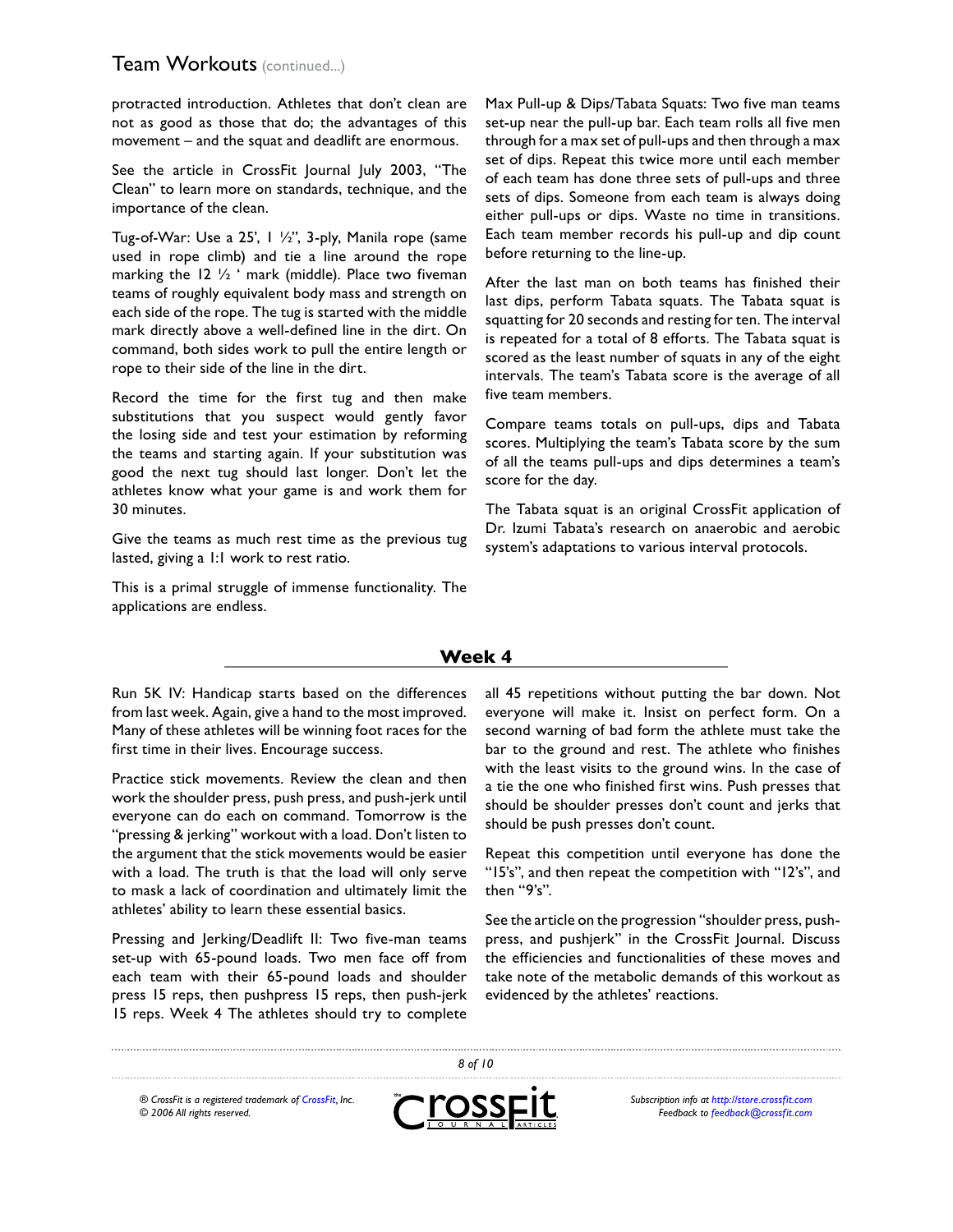The same teams now deadlift their 65-pound loads 15 repetitions in turn and then load the bar to 95 pounds and each deadlift 12 reps, then 135 pounds for 9 reps, then 185 pounds for 6 reps, and finally 225 pounds for three reps. Nobody is allowed to do any ugly lifts. Perfect form is required to stay in the game.

Athletes who are pulled for technique remediation should practice with the last load that they can deadlift beautifully for 10 reps.

See the article in CrossFit Journal January 2003, "Shoulder Press, Push Press, Push Jerk" to learn more about the mechanics of these movements.

Squat, Run, Squat, Run, Squat, Run, Squat, Run: It's every man for himself. On starting, each athlete completes 100 squats, runs 400-meters, 75 squats, runs 400-meters, 50 squats, runs-400 meters, 25 squats, runs 400-meters - all for time. This is only a mile run and 250 squats.

Compare and contrast the probable difference between this workout and running for an equivalent length of time. Have the same discussion tomorrow too.

Pull-up, Push-up, Sit-up Circuit: Each athlete performs the circuit of 5 pull-ups, 10 push-ups, and 20 sit-ups for 30 minutes. No bad form. Kipping is allowed on pullups.

Rankings based on number of completed rounds and fractions of rounds at thirtyminute mark.

Pushed Truck Races: The best setup is a pick-up truck in a freshly plowed field. Set up cones 100 yards apart. Two fiveman teams take turns running timed heats from one set of cones to the next. Each team will get to make five runs.

#### **Week 5**

**Run 5K V:** Back to the mass start. Record times and compute differences for handicapped start next week.

Tomorrow is the Clean & Jerk workout so take one last time to practice the C&J with the sticks.

This is a good time to introduce some more advanced ab exercises like the hollow rock, knees to elbows, Vups, etc.

**The Clean & Jerk:** Warm-up and practice with the stick and then an empty bar. Two teams set-up with 65 pounds each and in turn C&J (squat clean and push-jerk) 15 reps until each member has had a turn. Those who could manage 15 reps without setting the bar down stay "in" and continue for the next round. Each round the reps remain at 15 and the load goes up 20 pounds. Continue until the last man has found a weight that he cannot C&J 15 reps.

Remember touch and go at ground only. No re-gripping or pausing at bottom. Rest at hang, rack, or overhead as needed. Everyone stand back.

**Run, Thruster, Pull-up Circuit Races:** This simple workout has one five-man team working and a second five-man team "coaching" and timing a circuit race of five rounds of a 400-meter run followed by 15 dumbbell thrusters with 40 pound dumbbells followed by 15 pull-

ups. After the first team completes the five round circuit they "coach" and time for 5 rounds for the remaining athletes. You'll need five pairs of 40- pound dumbbells, an essential item to any program worth its salt.

This is really good stuff. The run is functional, primal, critical. The thruster (a front squat/push-press fusion) is the nastiest acceleration we can come up with - from full ankle, knee, hip, shoulder, and arm flexion to full extension of same, against the normal force of gravity, with body weight plus a (unstable two-handed) load. The only thing missing is pull-ups – we threw them in. In multiple rounds for time, this combo creates a virtual hell that serves any future endeavor well.



*Pull-up and dip stations built with inmate labor and about \$300*

*® CrossFit is a registered trademark of [CrossFit,](http://www.crossfit.com) Inc. © 2006 All rights reserved.*



 *of 10*